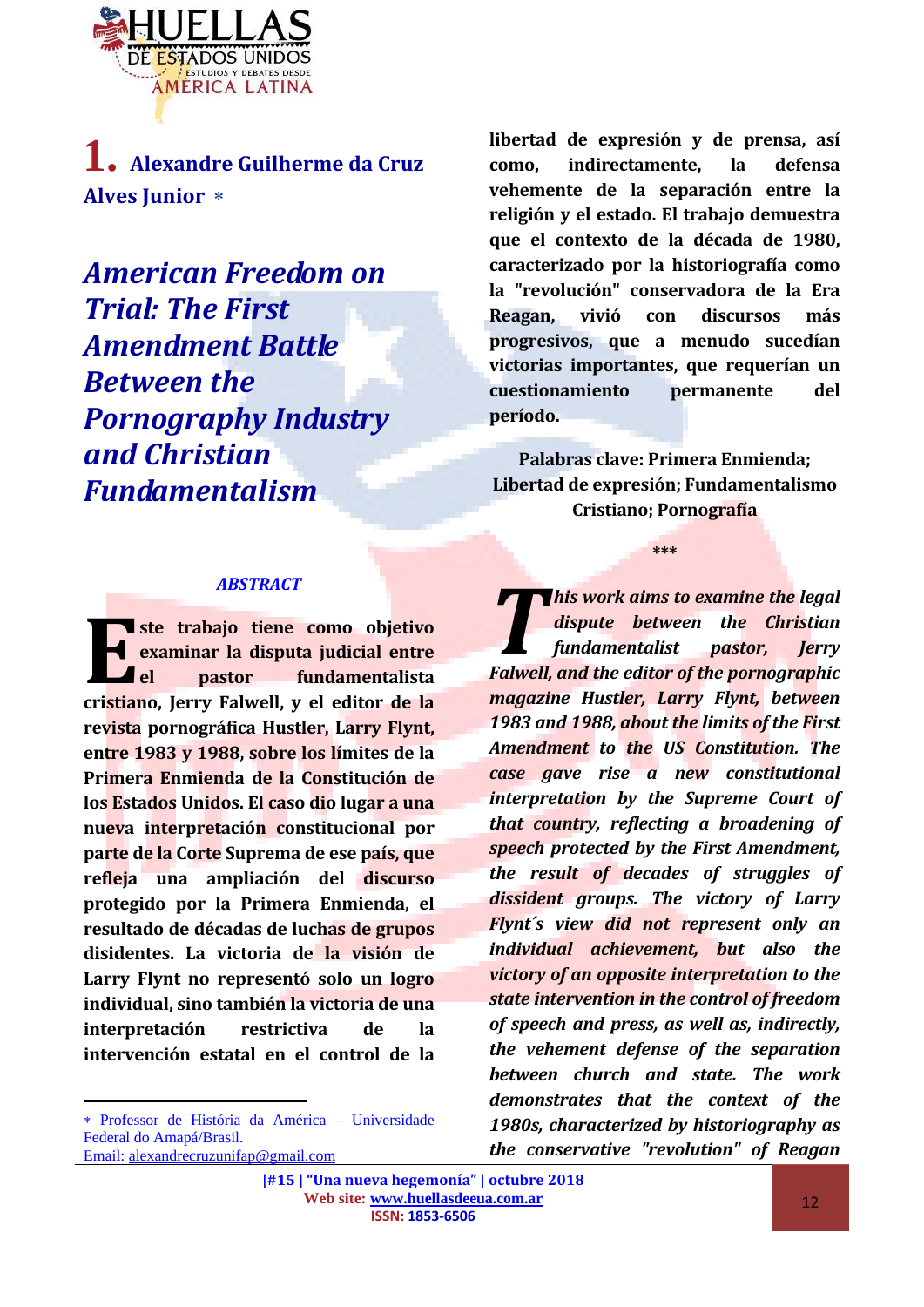

*Era, lived with more progressive speeches, which often succeeded important victories, requiring a permanent questioning of the period.* 

*Keywords: First Amendment; Freedom of Speech; Christian Fundamentalism; Pornography*

**\*\*\***

### **Introduction**

 $\overline{a}$ 

The First Amendment judicial battle that took place between the pornographer Larry Flynt and the Fundamentalist Baptist Pastor Jerry Falwell in the 1980s, after Flynt published a satire of Falwell in *Hustler* magazine<sup>1</sup>, became a microcosm of the larger argument in American society about the meaning of freedom of speech as laid down in the First Amendment and, as a corollary, the importance of the separation of church and state.

Through the analysis of this judicial dispute, which was decided by the Supreme Court in 1988, as well as a study of the very different lives of Larry Flynt and Jerry Falwell, this article aims to show that these tensions highlighted how the idea of American exceptionalism was appropriated by Flynt

and Falwell during the trial in two very different ways—ways that continue to affect the political discourse up to the present day.

The emergence of Jerry Falwell as a national religious figure accompanied the judicialization, at the Federal level, of many social issues in the 1960s and 1970s after important victories by progressive groups. As leader of the Moral Majority (a political conservative group founded in 1979), Falwell espoused a Christian collective morality directly opposed to the idea of individual secular rights and helped link conservative religious rhetoric with the neoliberal economic agenda of the Reagan administration.

On the other hand, Larry Flynt's trajectory reveals how the popular tradition of unrestricted individual freedom and expression permeates sectors of American society. Flynt formulated his idea of freedom without any formal study, but aligned neatly with the most popular sectors of American society. His victory during the Reagan administration indicates the need for a more complex view of the period.

In the field of historiography, it was long assumed that the arrival of the Puritans marked the beginning of the United States. However, as Karen Kupperman<sup>2</sup> states, this version of American history ignored other key actors in nation-building, who were

<sup>&</sup>lt;sup>1</sup> The satire, entitled "Jerry Falwell talks about his first time", contained a fictional interview in which the pastor stated that he had lost his virginity, whilst drunk, in an incestuous relationship with his mother. The satire was part of a series of Campari liquor advertisements published in *Hustler* magazine, which depicted different personalities from the music industry, television industry and politics associating the pleasure of their first sexual experiences with the pleasure of sampling a dose of the liquor.

<sup>2</sup> Karen Kupperman. International at the Creation: early modern American history. *In*: Thomas Bender (ed). *Rethinking American History in a Global Age*. Berkeley: University of California, 2002.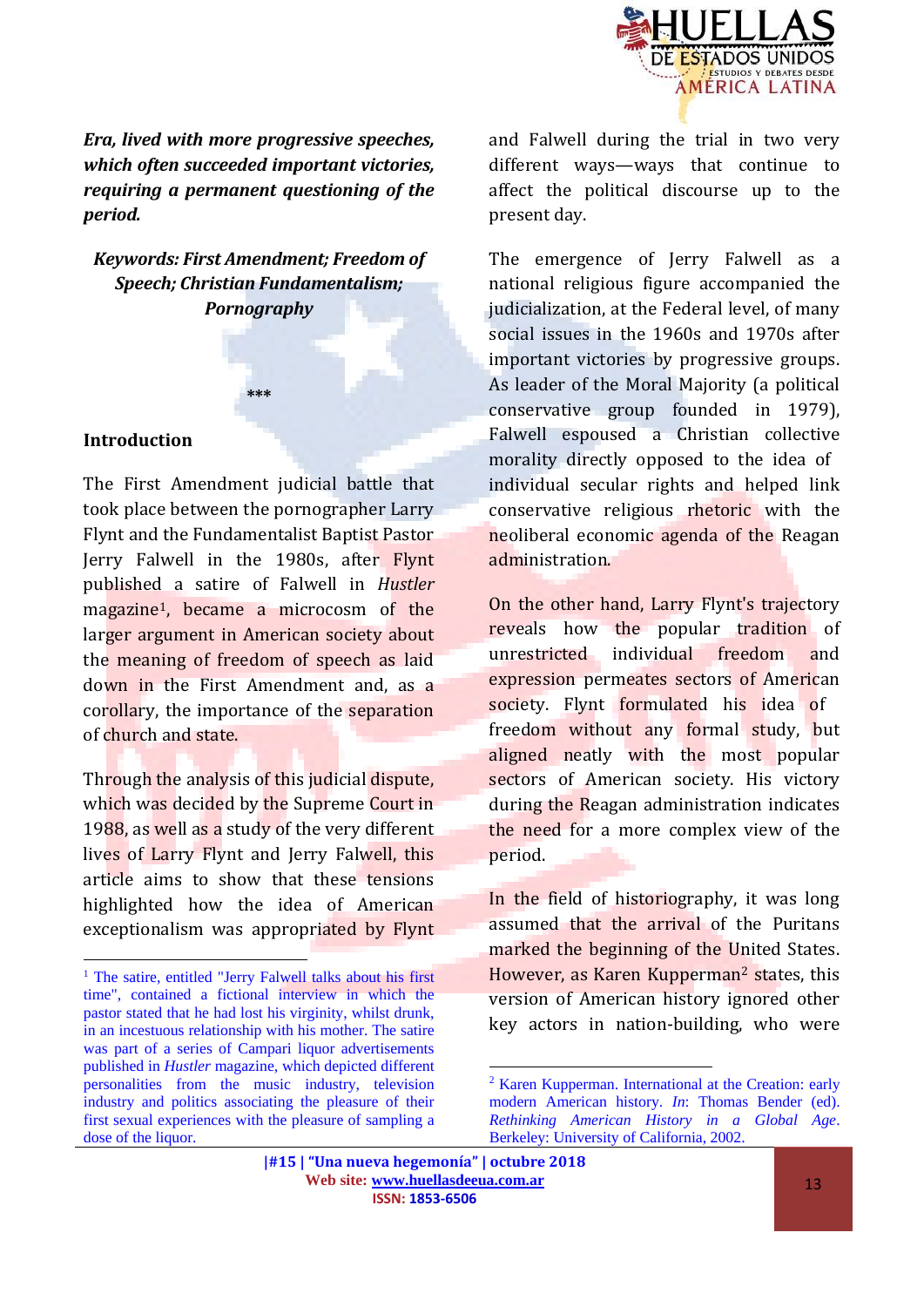

only referenced when they came in contact with the Puritans. Various modern historians have since cooperated in combating this simplification of American history, presenting research on the sixteenth century where Latinos, African-Americans, and Indigenous people, among others, are treated as protagonists alongside European immigrants.

Examining American historiography, Thaddeus Russell<sup>3</sup> affirms that other relevant actors, such as prostitutes, pimps, drunks, and homosexuals, have been placed in a marginal position in the narratives of American history since the nineteenth century, and have aroused interest in the academy only recently. According to Russel, since independence, "marginal" groups have advocated a much broader idea of individual freedom than the Founding Fathers themselves advocated.

In sum, such pluralistic contributions to American national history suggest interpretative clues to the analysis of the judicial dispute between Larry Flynt and Jerry Falwell, in which we can perceive contradictory views about American national symbols, history, and destiny, being produced by both the civil society and the institutions.

Lynchburg was suffering from the effects of the economic crisis of 1929, namely rising unemployment and the spread of poverty. Although born in one of the worst economic times in American history, Jerry Falwell lived his early years in an environment of relative material comfort. His father, Carey Falwell, was an important local businessman, working in a variety of areas, such as bars, public transportation and the building industry, and he wielded considerable political influence in the city.

In the early 1950s, Jerry Falwell entered the University of Lynchburg to study mechanical engineering. Even though he took religion classes, Falwell showed little interest in the subject. If it were not for his mother's habit of listening to Pastor Charles Fuller's radio program, *Old-Fashioned Revival Hour*, every Sunday morning, Falwell's life might have taken a different path. In fact, Falwell has always shown indifference to the religious program his mother used listen to. However, as he recounts in his autobiography, upon waking up on the morning of January 20, 1952, something in the program caught his attention, something that would turn his life upside down:

> "I succumbed to the smell of fresh molasses syrup, ran down the stairs, and entered the kitchen, willing to listen to the Chaplain's sermon in exchange for a hot homemade breakfast. Charles Fuller was just reading his text from his radio pulpit in the Long Beach Municipal Auditorium. Mom had the table set and the food in place so I wouldn't

# **Jerry Falwell:** *a nation under God*

 $\overline{a}$ 

Jerry Falwell was born on August 11, 1933, at the Guggenheimer Memorial Hospital, Lynchburg, Virginia. At that time,

<sup>3</sup> Thaddeus Russell. *A Renegade History of the United States*. NY. London. Sydney. Toronto: Free Press, 2011.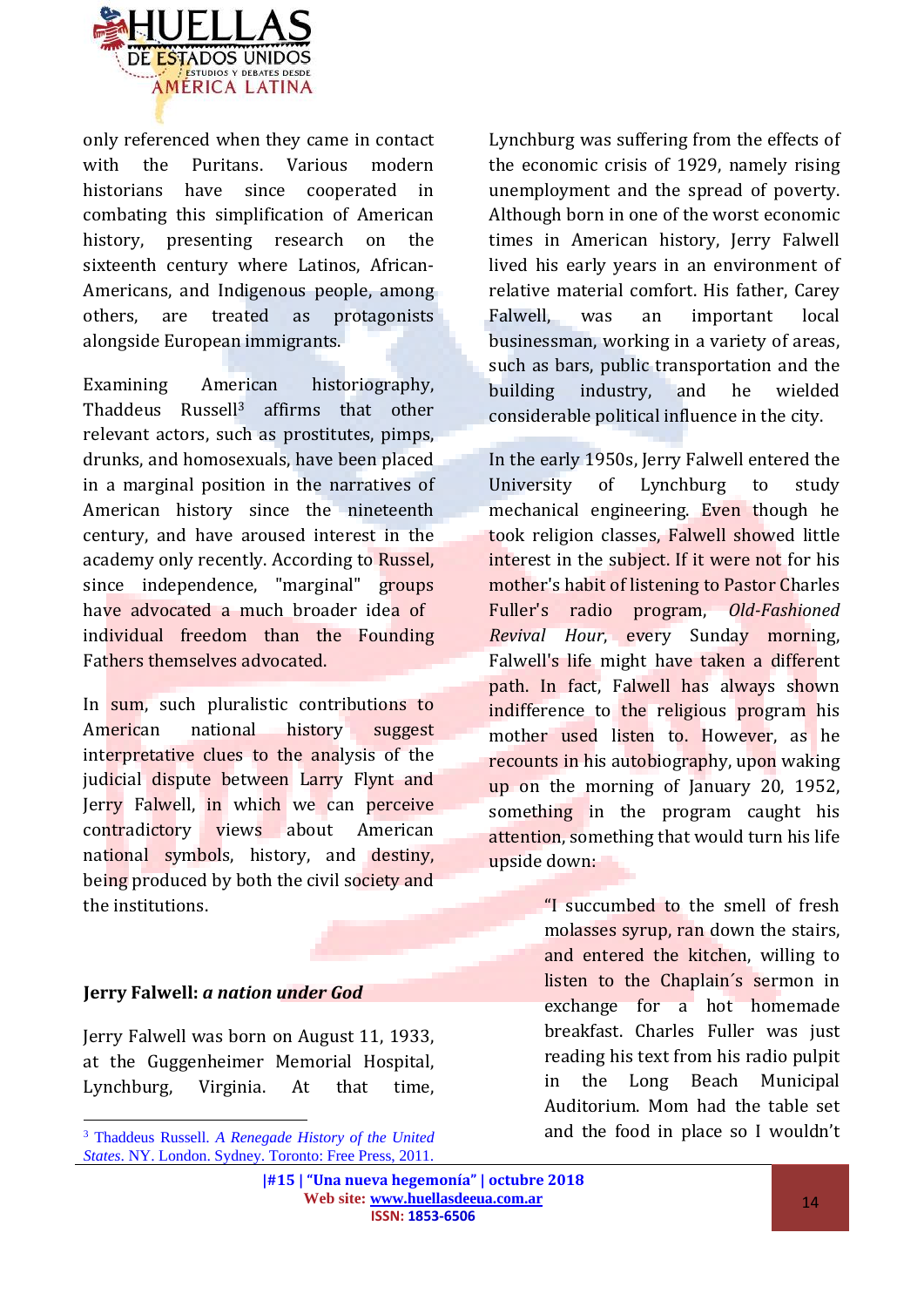

miss a word. I humored my mother by actually listening to Fuller´s sermon that morning. I don´t remember his text, but I do remember feeling something that I had never felt before. I felt like crying but I wasn´t sad. I felt excited, but there was nothing exciting in my schedule that day. Fuller was warming up to his text, and though I was listening to his words I remembered my roommate at Boy´s State asking me the very same question. […] I didn´t know a thing about the Holy Spirit. If anybody had told me that day that God Himself was present in our family kitchen making His move to rescue me from my own sinfulness, I would have laughed out loud. But looking back, it was His presence that I was feeling. [...] He was calling me, but I didn't recognize His voice. I just felt edgy and excited like you feel before a storm strikes or that moment in the hospital just before your first child is horn" 4

According to Elizabeth Hale<sup>5</sup>, becoming a born again in the religious aspect of American Protestantism is not just a radical inner transformation movement, a drastic change in habits and values. Becoming a born again is first and foremost to tell and retell a story: the story of the reunion with Jesus.

 $\ddot{\phantom{a}}$ 

Jerry Falwell began to participate in numerous activities in the Park Avenue Baptist Church. He learned to recite a few passages from the Bible and began to visit homes around the region, taking his new religious doctrine to other people. He studied and discussed religious issues during his stay at Baptist Bible College. According to Michael Winters<sup>6</sup>, most of the teachers were Christian fundamentalists, and among the pedagogical practices was the reading of three chapters of the Bible each day, and, on Sundays, the number of chapters increased to five. Falwell stood out among the students of his class, graduating with honors in 1956. The young man who had resisted attending churches had now become an educated Christian fundamentalist pastor.

Falwell returned to his hometown to spend time with his family and visit some churches in the area. In Lynchburg, a group of thirty-five people, including Macel Falwell, his future wife, had left Park Avenue Baptist Church after disagreements with the new pastor. The so-called "dissenters", invited Falwell to take over a new Baptist church in Lynchburg. Then, the group began searching for a place to find the new church. An old building belonging to the Donald Duck Bottling Company, located in the far west of Lynchburg, a region that had been developed after the Second World War, was chosen as the site. The rent was affordable and the building had plenty of space. On Sunday, July 1,

<sup>4</sup> Jerry Falwell. *An Autobiography: The Inside Story*.

Lynchburg: Liberty House Publishers, 1997. pp. 118. <sup>5</sup> Grace Elizabeth Hale. *A Nation of Outsiders: How the white middle class fell in love with rebellion in postwar America*. Oxford University Press: New York, 2011.

<sup>1</sup> <sup>6</sup> Michael Sean Winters. *God´s Right Hand: How Jerry Falwell made God a republican and baptized the American right*. New York: Harper One, 2012.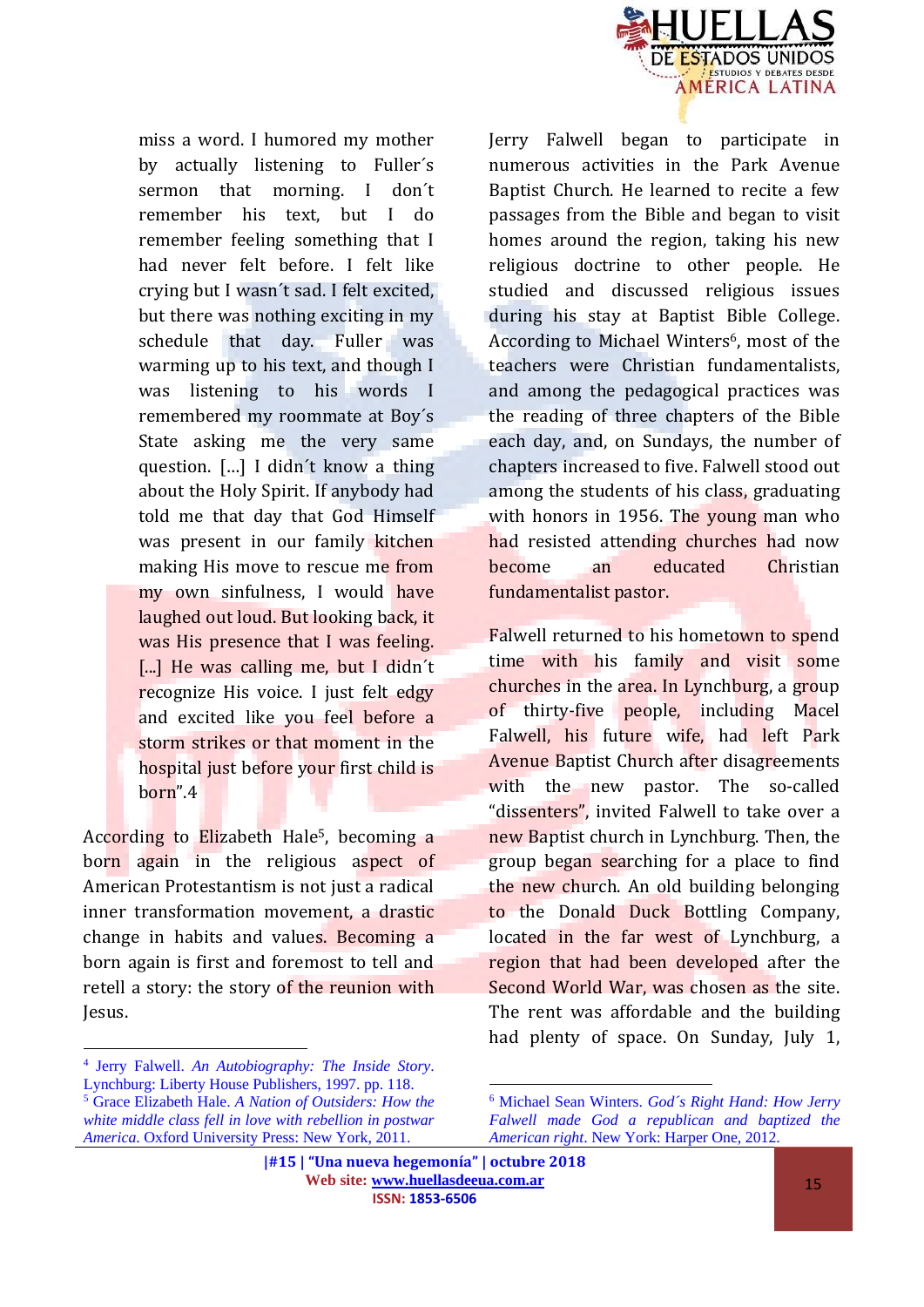

1956, the Thomas Road Baptist Church (TRBC) began its work. Falwell developed an aggressive strategy to win over new members. Along with some members of the TRBC, he would go from door to door, visiting the houses of the area, always carrying a Bible and a small notebook in which he wrote down information about the people he talked to, especially how many people lived in the residence and what personal problems the interviewees reported. In the first few weeks, Falwell and a few collaborators produced an informative newspaper about the weekly activities at the TRBC. The newspapers were mailed to households visited in previous weeks. According to Macel Falwell7, one evening, Jerry Falwell remembered how he had been touched by the word of God when he heard Charles Fuller´s radio program. This gave him the idea of going to the local radio station to rent a timeslot in which to deliver a lecture and also publicize the weekly schedule of the TRBC. In fact, Falwell realized that the radio was switched on in most of the houses he had visited during the morning, but during the night the television had stolen the attention of a lot of families.

Falwell's original idea was to create a weekly program. However, upon arriving at the newly opened WBRG radio station, the pastor found a more audacious project. Brent Epperson, the station owner, wanted a daily religious program in the mornings. Falwell accepted the challenge, and then, developed the Old Time Gospel Hour.

The radio program's range was short, but it made it possible for Jerry Falwell to be heard not only in Lynchburg but also in Amherst and Campbell counties and, above all, to reach different social classes. Thanks to the radio program, Falwell was invited into the wealthier circles of the area. The results achieved by the radio program exceeded Falwell´s expectations, eventually leading him to dream about having his own television program.

> "In December 1956, I decided it was time to act. One Monday morning I drove to the small studio and office building of our ABC Television affiliate. [...] The station offered to sell me one half-hour slot a week for \$90. I signed their contract immediately. [...] Later on Sunday afternoon Macel, Bill and I arrived at the studio with absolutely no instructions as to what we should do. At 5:30 pm a red light began to flash at the studio door, and the cameraman/director motioned me to begin the program. 'Hello,' I said, looking to Macel and Bill for support, 'My name is Jerry Farwell. I am the pastor of the Thomas Road Baptist Church".<sup>8</sup>

From that moment on, Jerry Falwell was entering the select group of televangelists pastors. In the first year of its activities, the TRBC saw the number of members grow exponentially, reaching a total of 500 in 1957. Few sermons given by Falwell in his early years were recorded, of which the

 $\overline{a}$ 

**|#15 | "Una nueva hegemonía" | octubre 2018 Web site[: www.huellasdeeua.com.ar](http://www.huellasdeeua.com.ar/) ISSN: 1853-6506** 

<sup>7</sup> Macel Falwell. *Jerry Falwell: his life and legacy*. New York: Howard Books, 2008.

<sup>8</sup> Jerry Falwell; *An Autobiography.* Opacity. pp. 223- 25.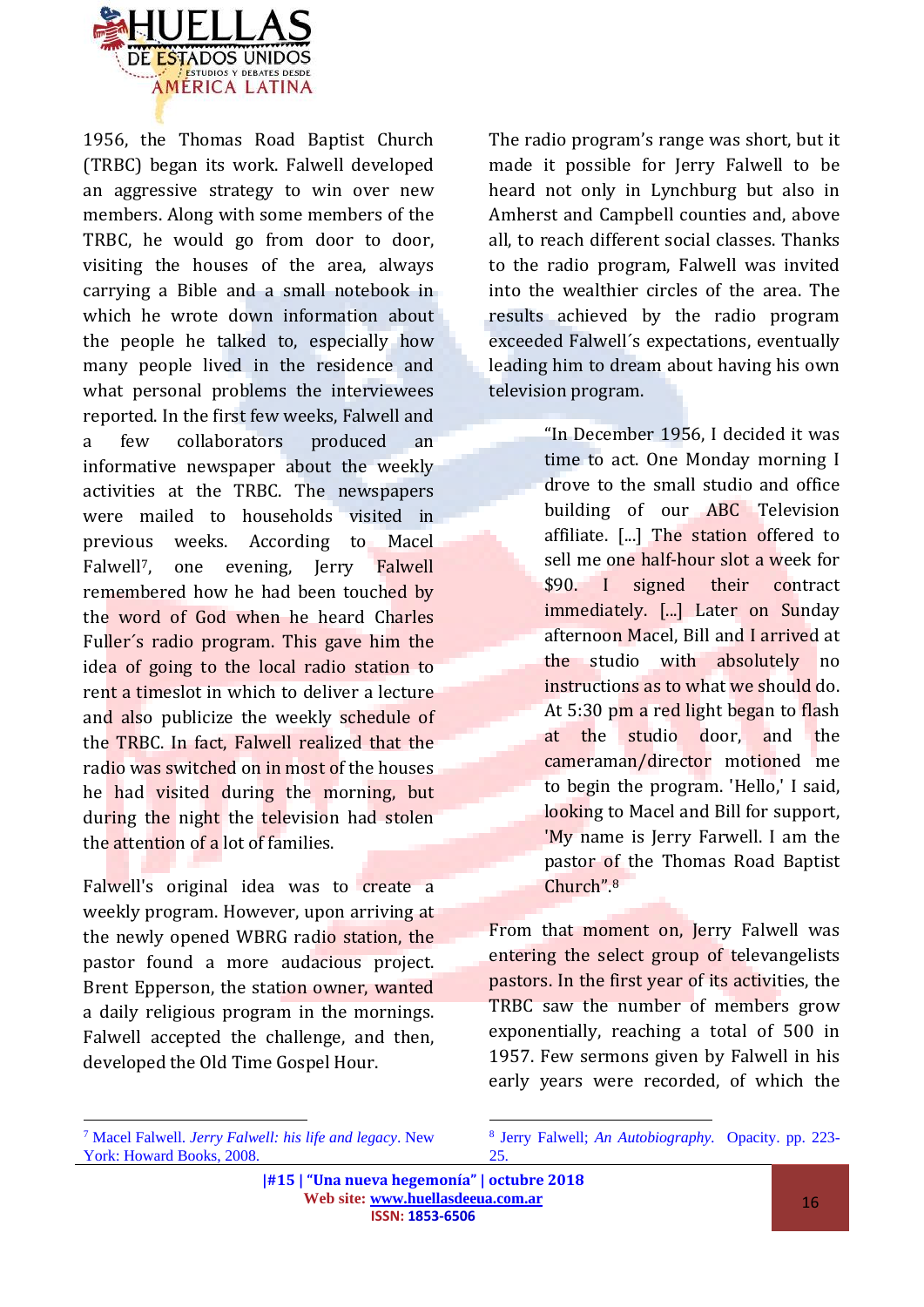

vast majority were related to topics such as conversion, methods of prayer. interpretation of biblical passages, etc. However, a controversial sermon delivered in 1958 was chosen by Falwell to be transcribed and mailed to the viewers of his television program. The sermon entitled "Segregation or Integration, which?" made direct reference to the 1954 Supreme Court decision in *Brown v. Board of Education*. According to the pastor, the 1954 decision had created social chaos and spurred racial tensions that had not existed in the United States until then<sup>9</sup>. This speech was aligned with the political conservative voices around the country. However, Falwell found in the Bible the justification for maintaining segregation in public schools. More than considering the Supreme Court decision an undue intervention by the judiciary in the legislative field, Falwell considered it a judicial intervention in the precepts of the Bible. Interpreting racial issues through a literal and specific reading of the Bible, Falwell warned about the dangers of disobeying God's commands, subjugating the American Constitution to the scripture. Interracial couples, he claimed, would bring divine vengeance, resulting in a breakdown of the American society. Falwell, establishing an interesting relationship between Christianity, internal politics and foreign policy, stated that the greatest beneficiary of the end of segregation in public schools would be the Soviet Union (USSR):

"Who then is propagating this terrible thing? First of all, I see the hands of Moscow in the background. Secondly, we see those who would use such a terrible tool to gain political power. Finally, we see the Devil himself behind it. What will integration of the races do to us? It will destroy our race eventually [...] Christian friend, we need to pray as never before. Prayer change things. If we pray fervently enough, God can touch the hearts of our leaders in Washington, and something will be done. Pray for the Supreme Court. Pray for the administration in power".<sup>10</sup>

It is important to note that the *Brown v. Board of Education* decision has resulted in strong protests by non-liberal Protestant churches. Conservative religious leaders such as Billy Graham, Carl McIntire and Francis Spellman organized noisy protests condemning the new directions of the judiciary and drafting a constitutional amendment bill that would allow Christian religious practices in public educational institutions.

Falwell began to criticize the participation of pastors in the Civil Rights movement, although he was also entering the debate through his sermons on TV. In the early 1970s, Jerry Falwell began traveling around the country spreading his ideas and getting in touch with politicians and conservative intellectuals. Slowly, other secular

 $\overline{a}$ 

 $\overline{a}$ 

<sup>9</sup> From the late 1970s, Jerry Falwell went on to justify this sermon as a reflection of the segregationist influence inherited from his father.

<sup>&</sup>lt;sup>10</sup>Jerry Fawell. Integration or Segregation, Which? 1958. Susan Harding particular archive.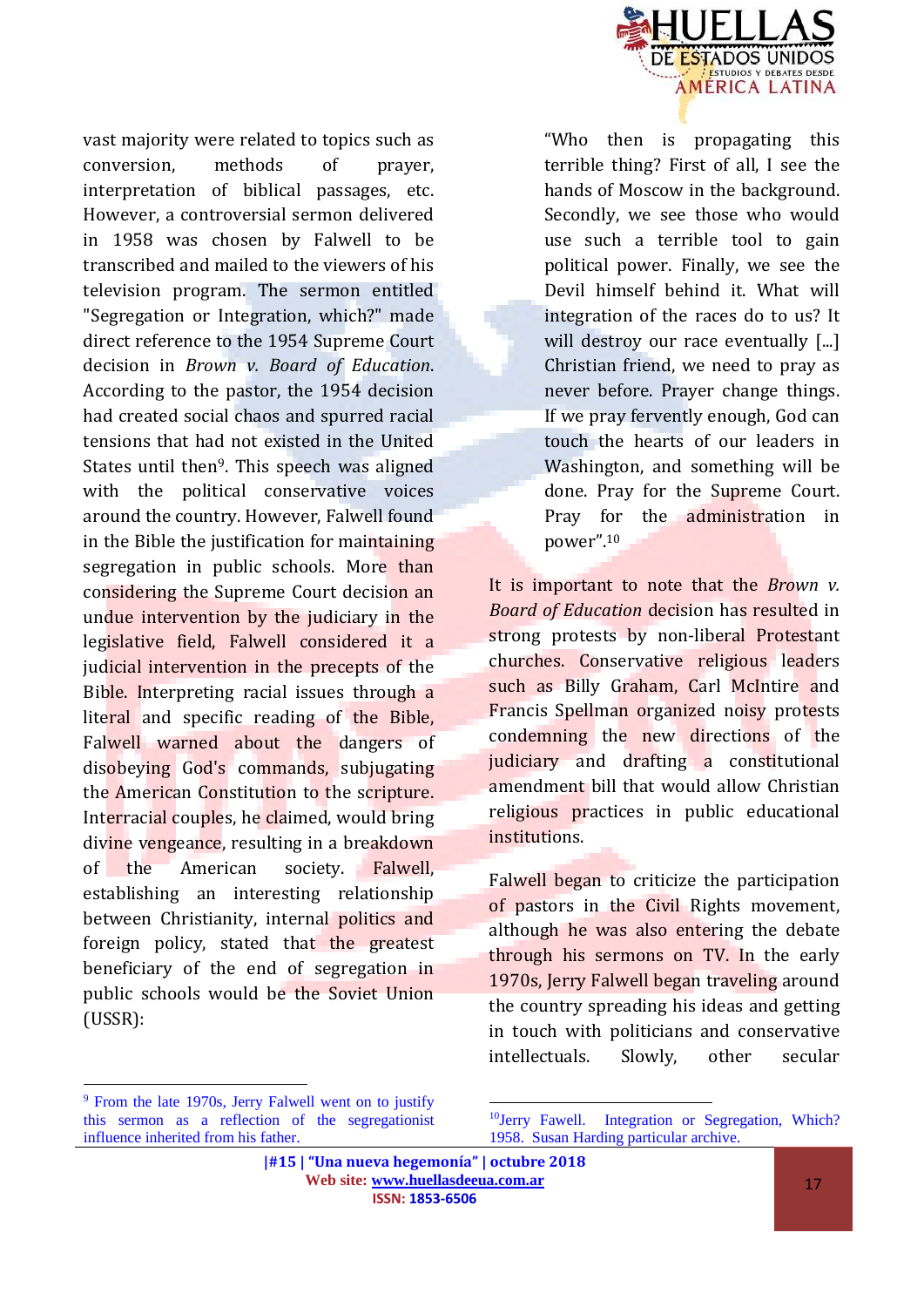

"enemies", such as sexual freedom, homosexuality, pornography and feminism were added to communism as vectors of the imminent destruction of American society.

Although other prominent Christian fundamentalist leaders refused to take on political militancy, Jerry Falwell accepted the challenge and became one of the leaders of the Christian Right movement, leading the political group the Moral Majority. In fact, the Moral Majority was not a personal project of Jerry Falwell. In May 1979, a group of conservative politicians visited Falwell in Lynchburg to recruit him for the project. Jerry Falwell was, in fact, the second choice; the pastor televangelist Pat Robertson, the first choice, declined the leadership of the new political group. The meeting was organized by Robert Billing, who previously directed the *National Christian Action Coalition*. Also, in the conversation were Ed McAteer, leader of the *Religious Roundtable*, and conservative intellectuals and political strategists Howard Phillips and Paul Weyrich. Falwell initially did not feel comfortable in synthesizing politics and religion, mirroring Pat Robertson's stance. However, he was convinced by Paul Weyrich after analyzing a national survey where the majority of voters viewed such a combination positively.

Founded on June 6, 1979, just one month after the first meeting, which suggests that there was already a prior structure, the Moral Majority has defined itself as a traditional pro-life, pro-Israel and profamily institution, opposing gay marriage, abortion and divorce. Economic factors also

drew the attention of the Moral Majority. It is important to note that in his book *Listen, America! The Conservative Blueprint for America's Moral Rebirth*, published in 1980, Jerry Falwell devoted the entire first chapter to discussing the economic aspects of the United States and the Cold War. In the first chapter, titled *Liberty - Will We Keep It?* Falwell criticizes welfare state politics and makes an important defense of Margaret Thatcher's economic plans in Great Britain. Topics such as family, homosexuality, pornography and education appear only in the second chapter, titled *Morality - The Deciding Factor*. In this sense, Falwell demonstrates how fundamentalist Christian rhetoric, mostly directed towards the preservation of traditional moral values, has incorporated the presuppositions of neoliberalism11.

Jerry Falwell began an alliance with the Republican party, which would reach its peak during the two administrations of Ronald Reagan in the 1980s, when he became the leader of the Moral Majority and one of the most prominent religious figures in the United States in the late twentieth century.

However, in attacking different perspectives in American society, such as feminism, the gay movement and the pornographic industry, Falwell set himself on a collision course with groups that were prepared to fight for their own ideas of America.

 $\overline{a}$ 

<sup>11</sup> See, FALWELL, Jerry. *Listen, America*: *The conservative blueprint for America's moral rebirth*. New York: Doubleday, 1980.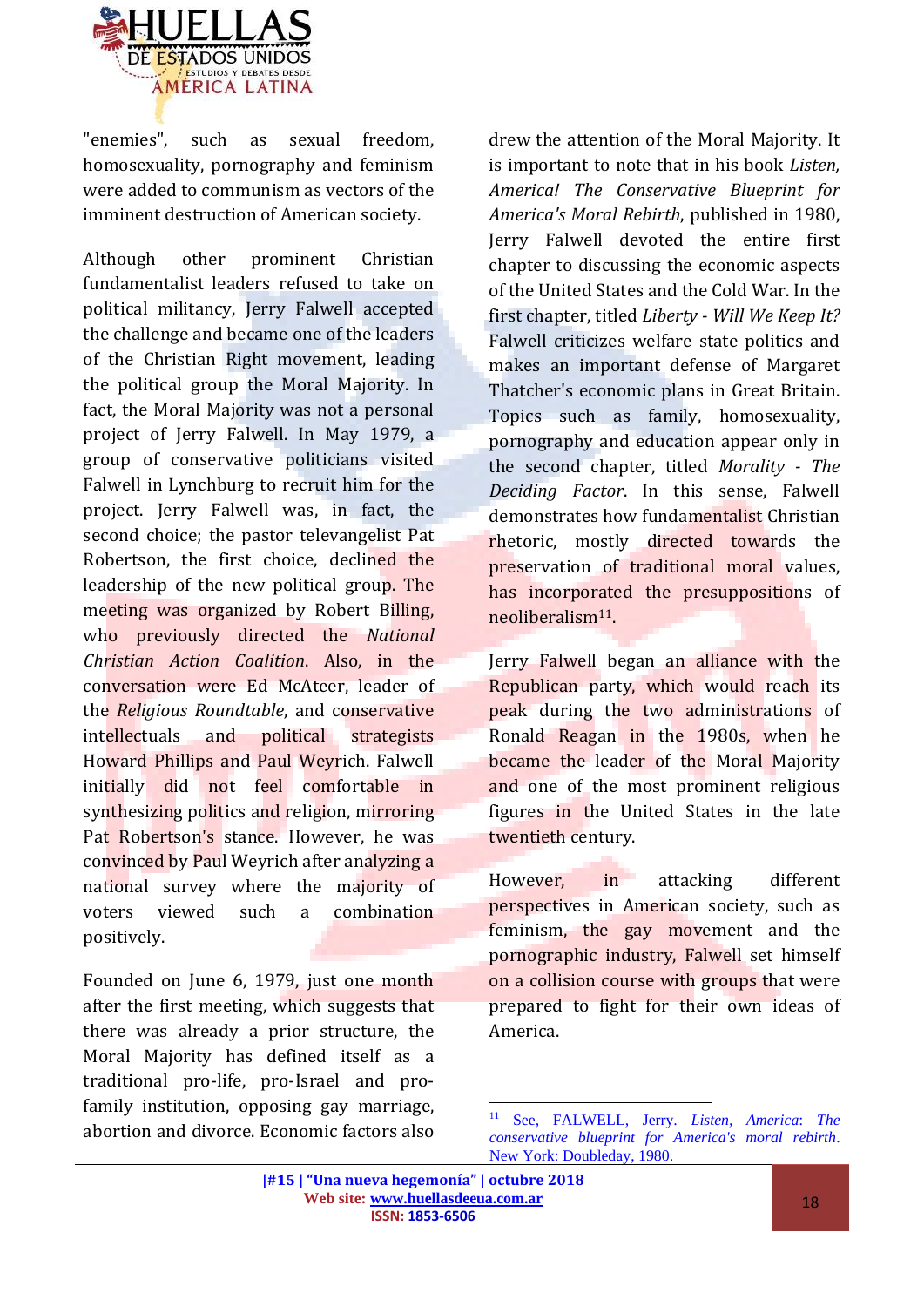

### **Larry Flynt:** *a nation under sex*

Larry Flynt was born on the first of November 1942 in Lakeville, Kentucky. He grew up surrounded by bootlegging, the illegal trade of alcoholic beverages, a practice he himself would later carry out. In fact, apart from the surrounding poverty and family problems, Larry Flynt does not characterize his childhood memories as sad, yet he leaves readers of his autobiography with doubts about how painful they may have been. "Perhaps what I've forgotten is as significant as what I remember."<sup>12</sup>

After one attempt to flee from home and a quick pass in the Army when he was sixteen years old, after presenting false documents, Flynt settled in Dayton, Ohio, working at General Motors. Proletarian life did not please Larry Flynt and the young man was determined to become an entrepreneur. He decided to invest his few savings into something profitable. He opted for a region and a commercial activity he knew well: the illegal liquor trade in Lakeville. Flynt's business quickly became a success. It is noteworthy that one of his clients was his own father, which ended up generating some friction between the two.

The success of the business eventually caught the attention of local authorities, and Flynt found it wiser to leave Lakeville, returning to Dayton, hoping to resume his work at General Motors.

But one night Flynt saw, through the window of his hotel room, a young sailor walking down the street. The scene inspired him to pursue a career in the navy. His years in the navy are remembered as a period of gaining self-esteem, not only from successfully performing his duties as a Radar Technician, but for having been able to travel through different regions of the world. Flynt summed up this experience with three words: books, women and poker.

In 1965, Flynt had his first daughter, Tonya, and decided he wanted to run his own business. He bought his mother´s bar in Dayton:

> I had hung out in a lot of bars in my young life and thought I had a little insight into what made some succeed and others fail. It seemed to me that the key was knowing your customers. [...] The customers I knew best, of course, were working-class people like myself. [...] I've never considered myself a violent man, but my first months in the bar business were extraordinarily bloody. But I was aiming to serve a blue-collar clientele, the kind that could drink a dozen beers in one sitting. When they got drunk, they liked to fight. These were factory workers, truck drivers, and construction workers: people who settled differences with theirs fists13.

After three years of intense work, Flynt began to feel tired and realized that he was

 $\overline{a}$ 

1

**|#15 | "Una nueva hegemonía" | octubre 2018 Web site: [www.huellasdeeua.com.ar](http://www.huellasdeeua.com.ar/) ISSN: 1853-6506** 

<sup>12</sup> Larry Flynt. *An Unseemly Man: my life as pornographer, Pundit, and social outcast*. Dove Books: Los Angeles, 1996. pp. 3

 $13$  Idem. pp. 57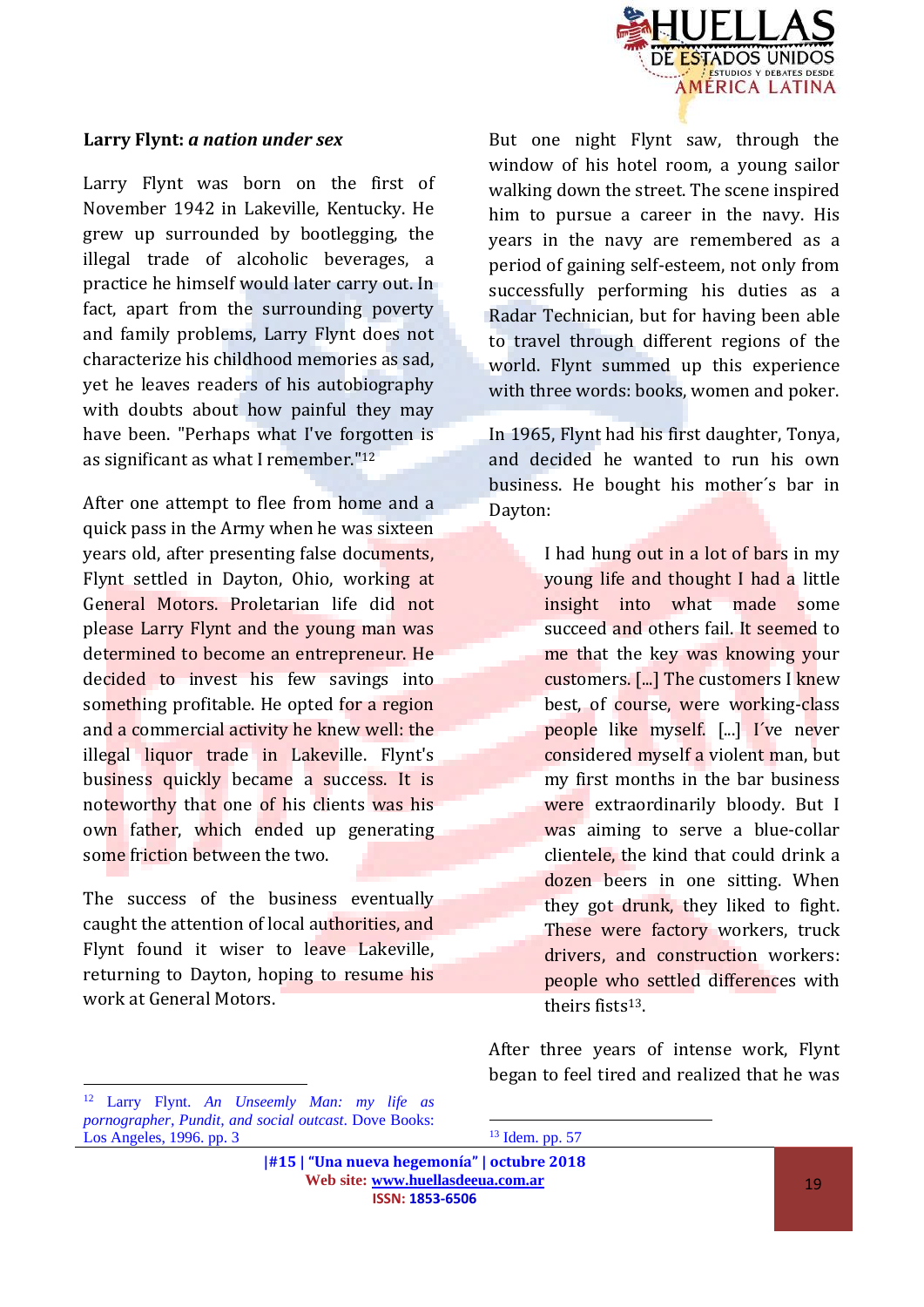

unable to sustain that lifestyle. He decided to open a different bar, aiming to attract other kind of customers, with less violence and confusion. In the late 1960s, bars with dancers had become a major phenomenon in California, and quickly the model spread to other regions of the United States. Meanwhile, Flynt realized there was no such bar on the East Coast and traveled to California to learn more about the Go Go Clubs. By 1973, Flynt had already opened eight *Hustler Club* locations in Ohio, with more than 300 employees. The clubs had a membership card and Flynt decided to start a newsletter that would introduce new dancers and let members know if their favorite girl had moved to a different location. From this relatively modest idea, Flynt would plant the seeds for the rise of *Hustler* magazine.

Anyone could be a *Playboy* and have a *Penthouse*, Flynt said, but only a real man could be a *Hustler*. *Hustler* magazine's first issue was published in July 1974. The magazine was born out of the *Hustler Newsletter* and *The Hustler for Today's Man*, both promotional inserts for Larry Flynt's strip club:

> "My guiding principle was 'give them what they want'. I wanted to respond to people as they really were or should be. The question I had to face right away was whether the magazine ought to include lifestyle issues, movies reviews, and interviews with mainstream figures, as *Playboy* did. My instinct was to try something different. It seemed to me that if the theme and focus of a

magazine is sex, then its whole content ought to serve that purpose. If a guy is going to jerk off looking at a centerfold, does he care about what kind of stereo to buy? I wanted a sex magazine free of pretense and full of fantasy, fiction, satire, and biting humor".<sup>14</sup>

*Hustler* built its own identity, fueled by increasingly audacious and explicit photos, as well as ironic and offensive text about public figures. In 1976, the boldness of posting pictures of Jackie Onassis, former First Lady, going topless during a trip to Greece, drew even the attention of housewives who decided to buy that edition of the magazine. The great press and television reported the great search for the magazine in the newsstands. Ohio's governor, James Rhodes, was filmed buying a copy of *Hustler*. The justification given by Rhodes at the time was that it was a research for the book he was writing about the First Ladies of the United States. In 1996, Flynt would write, "I'm still looking for that book."

Flynt realized that polemics generated repercussions in the media, resulting in free national advertising for the magazine. In 1976, while parties and civic parades celebrating the bicentenary of American Independence filled the streets of America, *Hustler* published a cartoon of Henry Kissinger, Gerald Ford and Nelson Rockefeller raping the Statue of Liberty.

As *Hustler* magazine gained ground in the American public, it also caught the attention

 $14$  Ibidem. pp.91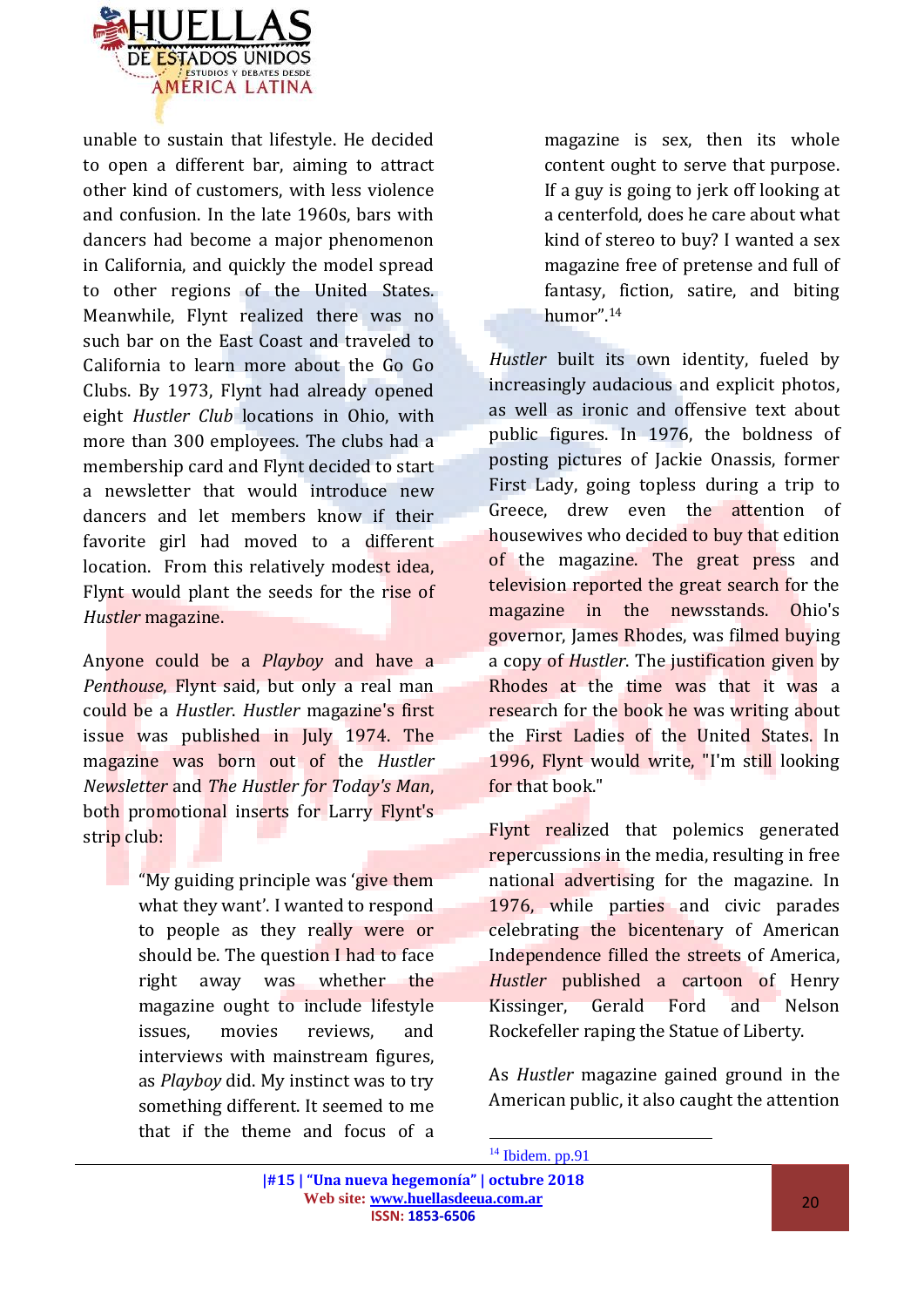

of conservative society and conservative politicians in the country. According to Flynt, the main question was not necessarily the pornographic content of the magazine, but its political position: "Hustler was political and class-oriented. For example, I had started a feature called 'Asshole of the Month', in which I lambasted politicians, religious figures – anyone in the public life – who I thought were phony or hypocritical".<sup>15</sup>

The Statue of Liberty cartoon caused a furor in American politics. The Mayor of Cleveland held a press conference just to condemn the joke. In Cincinnati, *Citizens for Decency Through the Law* (CDL), a conservative Catholic group led by Charles H. Keating, became Hustler magazine's number one foe.

> "[Charles Keating] employed six fulltime lawyers to help root out the 'evil' from newsstands and provide legal support to supposedly overburdened prosecutors. Among his services was reading and viewing of pornographic magazines and films that his organization would analyze, summarize, and make available to prosecutors and legislators. Thus, the organization simultaneously provided a vehicle for its staff members to pursue their own obsession with smut in a socially sanctioned way and condemn it at the same time. Freud would have had a field day: several guys sitting around watching porno flicks,

saying, 'God, that was disgusting – would you rewind the film and play it again?"<sup>16</sup>

Larry Flynt faced a lot of state lawsuits intending to limit the production of the obscene material in *Hustler*, but he also he faced other serious accusations, such as gang formation and drug trafficking. In fact, as Flynt asserts, the experience of having to defend his freedom of speech through courts across the country has ultimately made him a radical advocate of the First Amendment, or rather, the advocate of a radical interpretation of the First Amendment. "I never thought about the First Amendment and civil liberties until I was facing a judge who was set on putting me away for twenty years."<sup>17</sup>

In 1978, Flynt prepared to face a new lawsuit in Lawrence, Georgia. The relative calm and lack of anti-pornography protests around the courthouse made Flynt dismiss his bodyguards. During a trial recess, Flynt and his lawyer, Geene Reeves, left the main building. As they walked along the sidewalk, three shots were fired in their direction, striking Flynt.

The attack on Larry Flynt generated a great national response, mainly because the police had no idea who was behind the crime. The doubts were not caused by a lack of potential enemies, but the opposite. Flynt had annoyed a lot of people. It was only in 1980, when Joseph Paul Franklin, a white supremacist linked to the Ku Klux Klan, was

<sup>1</sup> <sup>16</sup> Ibidem. pp. 130

<sup>17</sup> Larry Flynt. *Sex, Lies & Politics: The naked truth*. New York: Kensington Books, 2004. pp. XIII.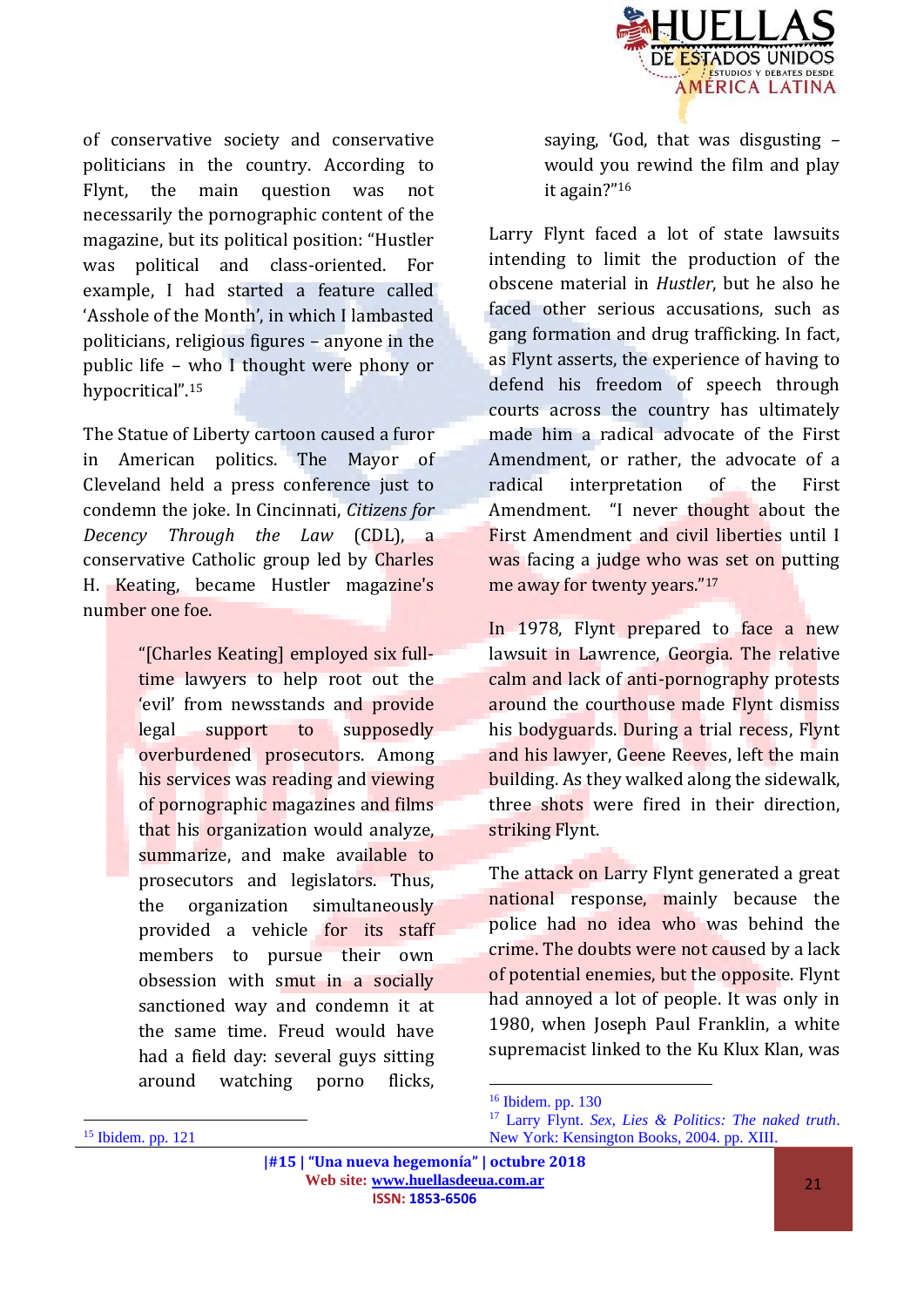

arrested in Salt Lake City after shooting and killing two black men on the street, that the mystery of the attack on Flynt was solved. The shots caused irreversible damage to Flynt´s spine, placing him permanently in a wheelchair. In the process of recovery, Flynt and his wife Althea decided to move to Los Angeles, where *Hustler* was building a new office.

The year 1983, in fact, saw an increasingly active Larry Flynt. A new surgery drastically reduced his constant pain, giving him energy to become more and more involved in public affairs. Later that year, Flynt would put forth his own name for the presidential primaries in the Republican Party, fiercely criticizing President Ronald Reagan, whom he called the "nuclear-mad cowboy". In fact, the candidacy did not last long, but it represented an important moment in Larry Flynt's public life.

It may be noted that in the late 1970s and early 1980s, although Flynt was rather ironic and aggressive in the pages of *Hustler*, attacking politicians and media personalities, a public position predominated that could be characterized as defensive. In other words, Flynt was regularly prosecuted in various states and, during the trials, defended his interpretation of freedom of speech and the press. From 1983 on, Flynt went on the attack, so to speak, extrapolating the scope of his defense of his interpretation of the First Amendment to include his opinion on many different political and social issues: "My candidacy had served its purpose, garnering much publicity for *Hustler* and drawing attention to several political and

social issues I cared about. In the spirit of my new civic involvement, I decided to continue to enlighten members of the US. Congress and Senate on a regular basis".<sup>18</sup>

Combining political engagement and publicity, Flynt went on to send the monthly issues of *Hustler* to the Supreme Court ministers and US deputies and senators. With his increased political commitment to a progressive, secular country, Flynt ended up representing the "moral decline" that the United States, according to Pastor Jerry Falwell, was overcoming with Ronald Reagan's rise to the White House. On the other hand, in Flynt's view, Falwell represented "the biggest hypocrite in the United States" and someone should stop him. In an interview for the production of material for this work, Larry Flynt revealed that the main reason for attacking Jerry Falwell's mother in the parody was the fact that the mother of one of his lawyers in the early 1980s sent all the money she received from social security to the Thomas Road Baptist Church:

> For ten years he preached about me, blaming me for every evil society embodied. And all the time he was taking these poor old ladies' money and flying around his jet airplane, you know? Living the high life, you know? And not caring anything about them. I just thought this guy is so phony somebody needs to bring him down from his pedestal. And that's what I tried to  $d_0$ <sup>19</sup>.

<sup>18</sup> Larry Flynt. *An Unseemly Man…;* Op. cit. pp. 202 19 Interview granted on January 29, 2013.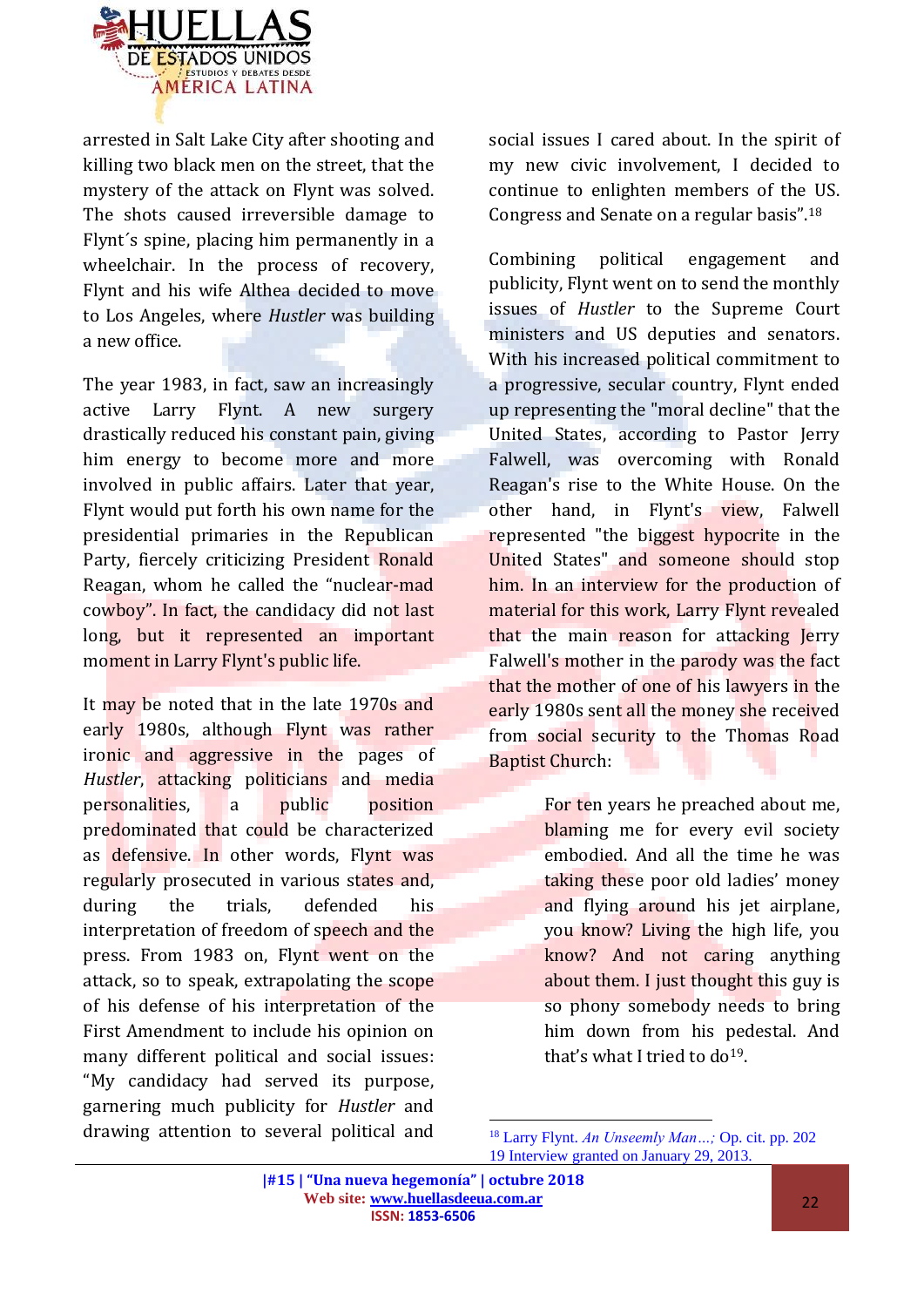

# **Judicial Debates and Political Cultures:**

After receiving news of the parody's publication, Jerry Falwell wrote to about 500,000 members of the Moral Majority asking for financial donations with which to sue Larry Flynt. Shortly thereafter, a second shipment of letters was sent to the group of 26,000 honorary members, reproducing the content of the parody and directly attacking the expansion of pornography. In just three days, Falwell sent messages to the 750,000 viewers enrolled in his Old Time Gospel Hour program seeking funds to keep the show afloat and start a real crusade against pornography.

Larry Flynt counterattacked in two ways: he republished the parody in the March 1984 issue of *Hustler*, and sued Jerry Falwell for distributing copies of the parody to honorary members of the Moral Majority without paying royalties.

> "At Stake was more than a set of legal issues [...] For Flynt and those who defend his right to publish satire, the First Amendment was sacrosanct, designed to protect precisely the kind of vile, offensive speech that Flynt published. For Falwell, his suit was about protecting decency in society. Flynt´s America was about money and sex and doing whatever one wanted. Falwell's America was all about decorum and morals, and doing God´s will".<sup>20</sup>

Larry Flynt was convicted in the Virginia Court of inflicting psychological damage on the pastor, and was ordered to pay \$200,000 in damages.

The American press, which had hitherto discreetly followed the case by advocating *Hustler's* right to publish what it saw fit while also making sure to clarify its philosophical differences, initiated a strong lobby in the Supreme Court, together with groups engaged in the defense of the freedom of speech and the press. An *Amicus Curiae* case was formed. In these cases, the Supreme Court accepts a specific appeal due to requests from civil society.

The Flynt defense's tactic was to rebuild *Hustler*'s image as a space for discussion of sex, politics, and humor, which for years had had to deal with innumerable attacks by Jerry Falwell as a sewer of misconduct. Surprisingly, Alan Isaacman, Flynt´s lawer, tried to put Flynt and Falwell as political opponents, deconstructing the pastor's sanctified public image before the Supreme Court.

In his oral argument, Issacman was emphatic in proposing an expansion of that which is protected under the First Amendment, including political satires and parodies. In this sense, the central idea was to characterize Falwell as a political actor who, when attacking his opponents, was also preparing to be attacked.

> "In judging the publication that's at issue here, I think it's important to look at the context in which it appeared. The speaker of course was

 $\ddot{\phantom{a}}$ 

<sup>20</sup> Michael Sean Winters. *God´s Right Hand…* Op. Cit. p. 252.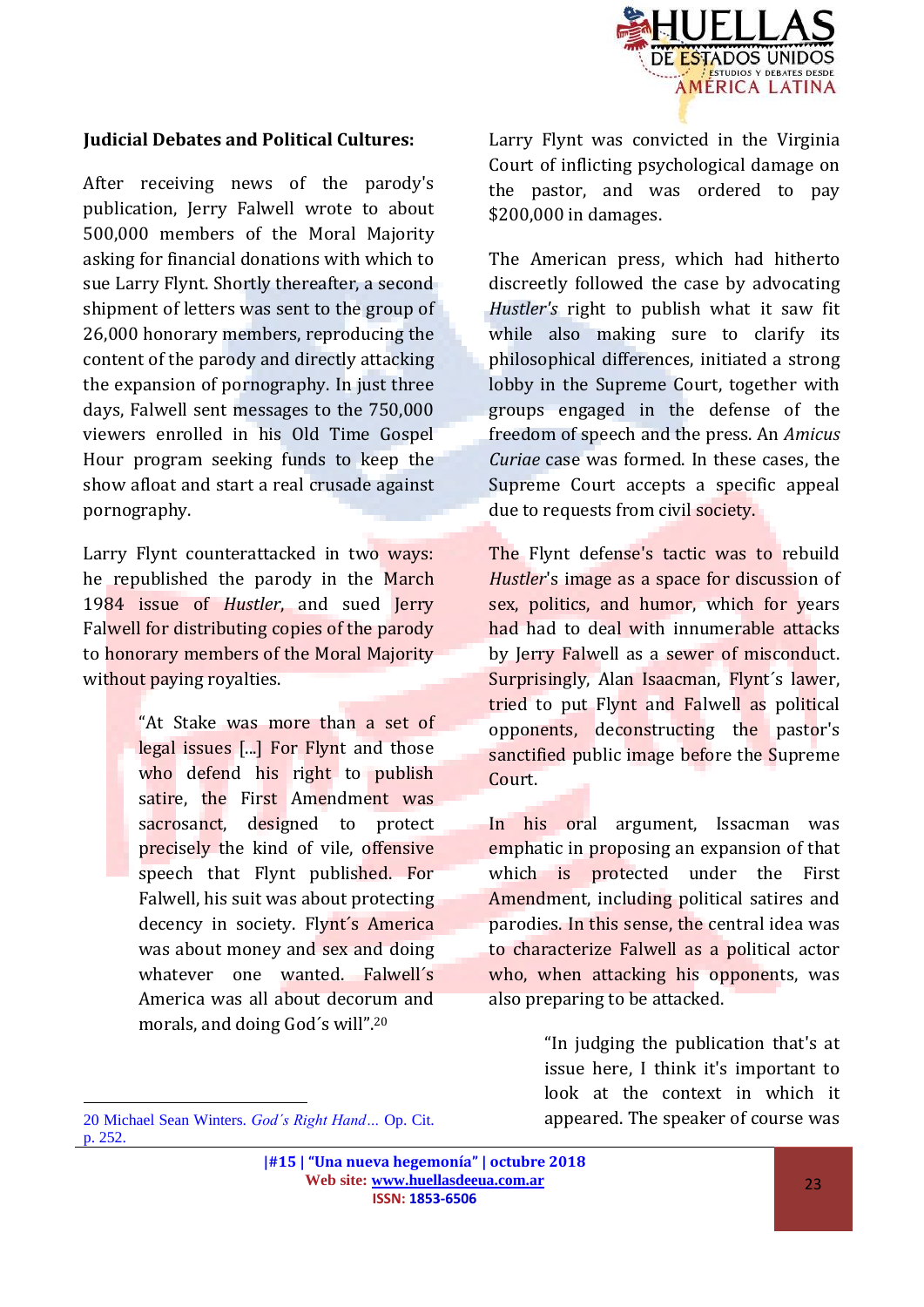

Hustler Magazine, and Hustler Magazine is known by its readers as a magazine that contains sexually explicit pictures, and contains irreverent humor. [...] It focuses on three subject areas primarily. It focuses on sex, it focuses on politics and it focuses on religion. Hustler Magazine has been the target of attacks and critical commentary by Jerry Falwell for years and for years prior to this ad publication. Hustler Magazine is at the other end of the political spectrum from Jerry Falwell. [...] Jerry Falwell is the head of the moral majority. The moral majority, he testified at the trial, numbers some six million people. It's a political organization, he indicates. It was set up to advance certain political views. One of the foremost views is to attack what he considers to be pornography, and to attack kings of porn, in his words. And foremost among those kings of porn in his mind is Larry Flynt. He includes in that group others as well, such as Bob Guccioni of Penthouse and such as Hugh Hefner of Playboy. The moral majority and Jerry Falwell also attack sexual conduct that they don't consider appropriate. He has spoken on the subject of extramarital and premarital sex. He doesn't approve of heterosexuals living together outside of wedlock. He also doesn't approve and condemns homosexuality. Now, these aren't private views he has kept to himself or just shared with his family. These are views that he's gone on the

political stump and tried to convince other people about. He has been known in his words, as he testified, by the Good Housekeeping magazine which did a survey as the secondmost admired man in the United States, next to the President."<sup>21</sup>

By placing the issue politically, and by characterizing *Hustler* as a magazine publishing political opinion about American society, Issacman sought to argue that its publications were relevant to society, since they stimulated public debate. It is noteworthy that unlike the defense in the Virginia Court, when Issacman stated that parody was obviously a joke and could not be taken seriously by anyone, in the oral argument before the Supreme Court Justices, he turned to history to insert Flynt into a tradition of acidic commentary on public personalities by the American press:

> We have a long tradition, as Judge Wilkinson said, of satirical commentary and you can't pick up a newspaper in this country without seeing cartoons or editorials that have critical comments about people.

> And if Jerry Falwell can sue because he suffered emotional distress, anybody else whose [sic] in public life should be able to sue because they suffered emotional distress<sup>22</sup>.

<sup>21</sup> Hustler Magazine v Falwell (1988) 485 US 46. <http://www.law.cornell.edu/supremecourt/text/485/46> Consultado en 20/05/2013  $22$  Idem.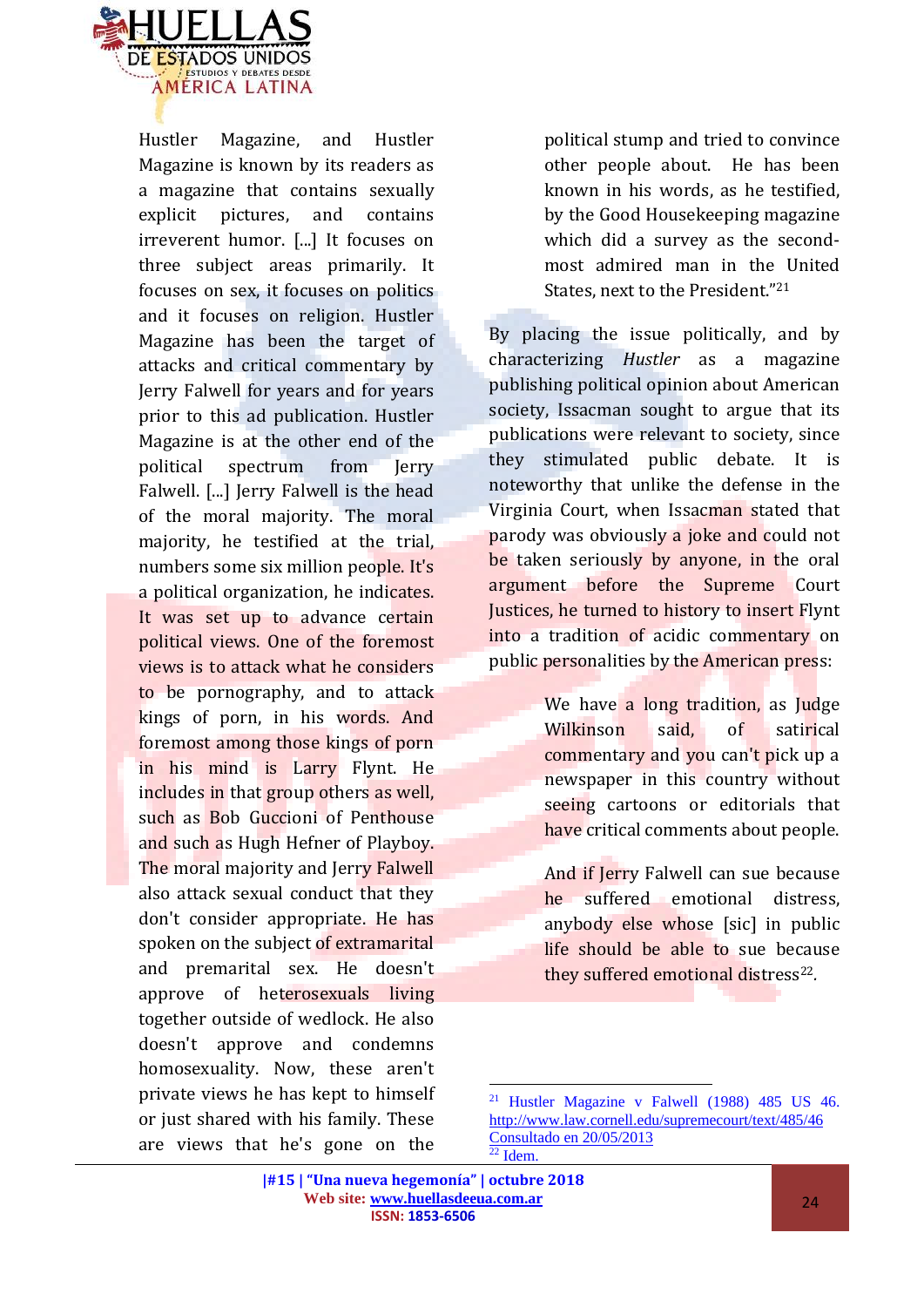

Jerry Falwell's lawyer, Roy Grutman, meanwhile sought to demonstrate that freedom of speech and press should be categorized as responsible and nonresponsible, suggesting a moral agenda to what should or should not be published by the press. According to his interpretation, bizarre and repulsive jokes were not protected by the First Amendment. It was then up to Judge Antonin Scalia to remind Grutman of the long tradition of cartoonists in the United States.

It should be noted that at this point Judge Scalia indirectly accepted Issacman´s thesis that Falwell was a public political figure and could be criticized by his opponents, even though satires and parodies, something which was present in the American and English tradition.

From this point, Judge William Rehnquist began to make a historical and sociological analysis of satire and cartoons in the American tradition:

> "The appeal of the political cartoon or caricature is often based on exploitation of unfortunate physical traits or politically embarrassing events -- an exploitation often calculated to injure the feelings of the subject of the portrayal. The art of the cartoonist is often not reasoned or evenhanded [...] The political cartoon is a weapon of attack, of scorn and ridicule and satire; It is usually as welcome as a bee sting, and is always controversial in some quarters. Several famous examples of this type of intentionally

injurious speech were drawn by Thomas Nast, probably the greatest American cartoonist to date, who was associated for many years during the post-Civil War era with Harper's Weekly. In the pages of that publication Nast conducted a graphic vendetta against William M. "Boss" Tweed and his corrupt associates in New York City's 'Tweed Ring'. It has been described by one historian of the subject as "a sustained attack which in its passion and effectiveness stands alone in the history of American graphic art." M. Keller, The Art and Politics of Thomas Nast 177 (1968). Another writer explains that the success of the Nast cartoon was achieved 'because of the emotional impact of its presentation. It continuously goes beyond the bounds of good taste and conventional manners' [...]Despite their sometimes caustic nature, from the early cartoon portraying George Washington as an ass down to the present day, graphic depictions and satirical cartoons have played a prominent role in public and political debate. [...] From the viewpoint of history, it is clear that our political discourse would have been considerably poorer without them"23.

The Supreme Court thereafter reversed the previous ruling by 8 votes to 0, and *Hustler*, along with its publisher Larry Flynt, was cleared of all charges.

<sup>23</sup> Idem.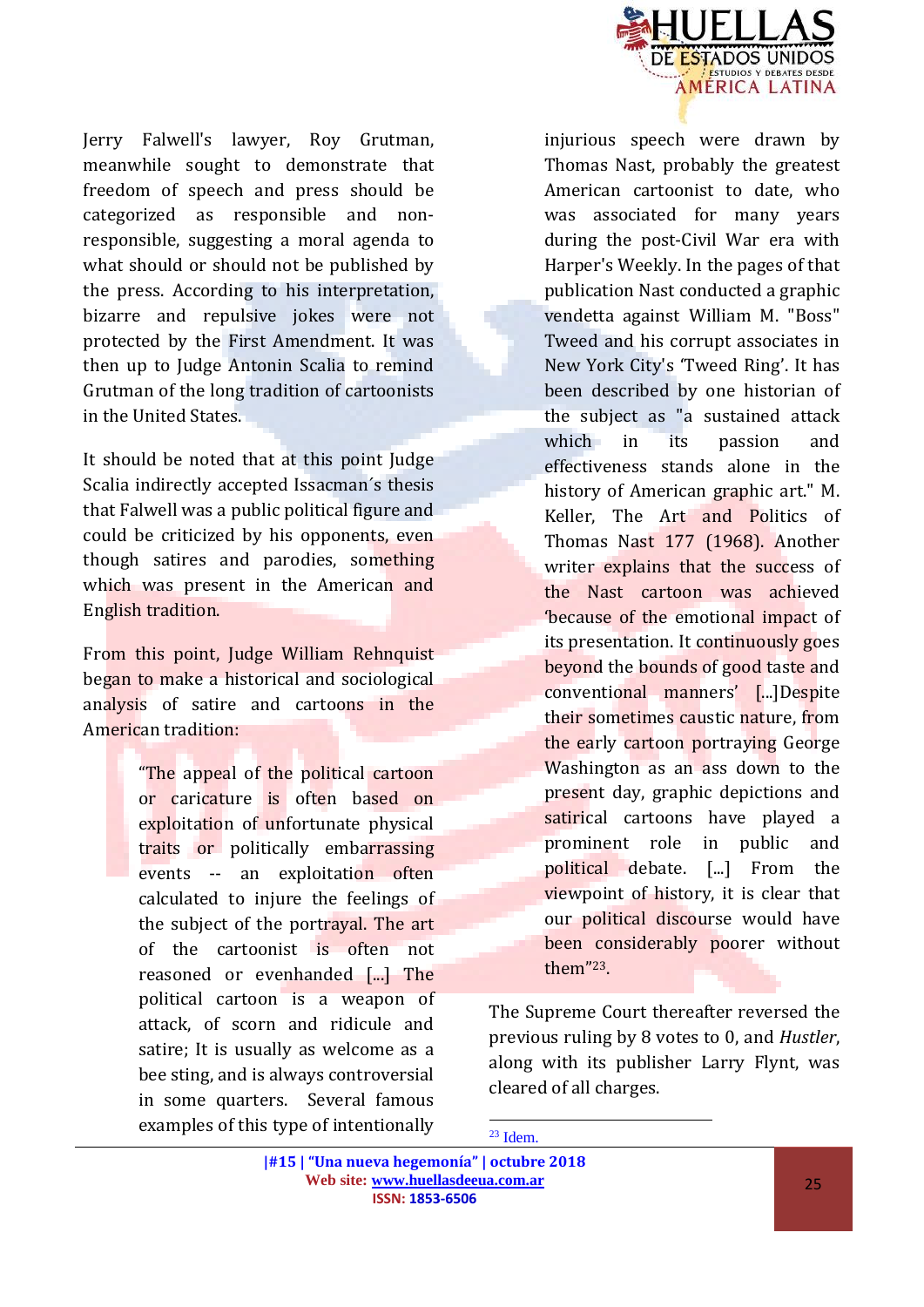![](_page_14_Picture_0.jpeg)

According to Michael Winters, Falwell was furious at the decision:

> He was genuinely shocked that the Supreme Court did not see the issues through his own lens. They did not see what he saw: that a freedom that permitted such evil to flourish and granted it the protection of law was a freedom that itself threatened a moral chaos far different from ideas of ordered liberty he championed.<sup>24</sup>

The decision was considered a celebration of freedom of speech and the supposed American rebel spirit. In fact, shortly after the decision, a version of American exceptionalism based largely on Larry Flynt's points of view was born. However, this is still far from being crystallized in American jurisprudence. The interest in the case, which perseveres in law courses in the United States to the present day, rather than representing a victory of the thesis of Flynt, demonstrates that the debate is open, and that the First Amendment will be, for a long time, the subject of dispute between different American political ideologies.

## **Conclusion**

 $\overline{a}$ 

The judicial dispute between Larry Flynt and Jerry Falwell in the 1980s about the limits of the First Amendment revealed the different interpretations in society at the time about the meaning of freedom of speech and the separation of church and state. Although the latter—that is, the

separation of church and state—was not a direct subject in the process, it was significant not only as a driver of the satire published in *Hustler* magazine in 1983, but as a central pillar of the defense strategy of Larry Flynt in seeking to desacralize the figure of Jerry Falwell before the judges of the Supreme Court.

The First Amendment was greatly influenced by the notion of freedom of speech in English tradition, which envisaged a narrow interpretation of the constitutional provision. However, just as in England, in the United States, different social groups, ranging from prostitutes to newspaper editors, began to defend for themselves a much broader freedom of speech than the one proposed in the original amendment.

In a broader sense, the very idea of individual liberty advocated during the independence of the United States was extremely restricted, as can be seen from the examples of maintaining slavery, curtailing the female vote, and also the persecution of groups with sexual or social behaviors considered inadequate for the new republic.

On the other hand, the second pillar of the First Amendment, the separation of church and state, had the support and encouragement of several religious groups, such as Baptists, indirectly reflecting tensions in the colonial period. However, such groups focused on non-interference of the federal government in religious matters, which did not mean abandoning religious pretensions in influencing politics at the local and state level.

**|#15 | "Una nueva hegemonía" | octubre 2018 Web site[: www.huellasdeeua.com.ar](http://www.huellasdeeua.com.ar/) ISSN: 1853-6506** 

<sup>24</sup> Michael Sean Winters. *God´s Right Hand*… Op. Cit. p. 272.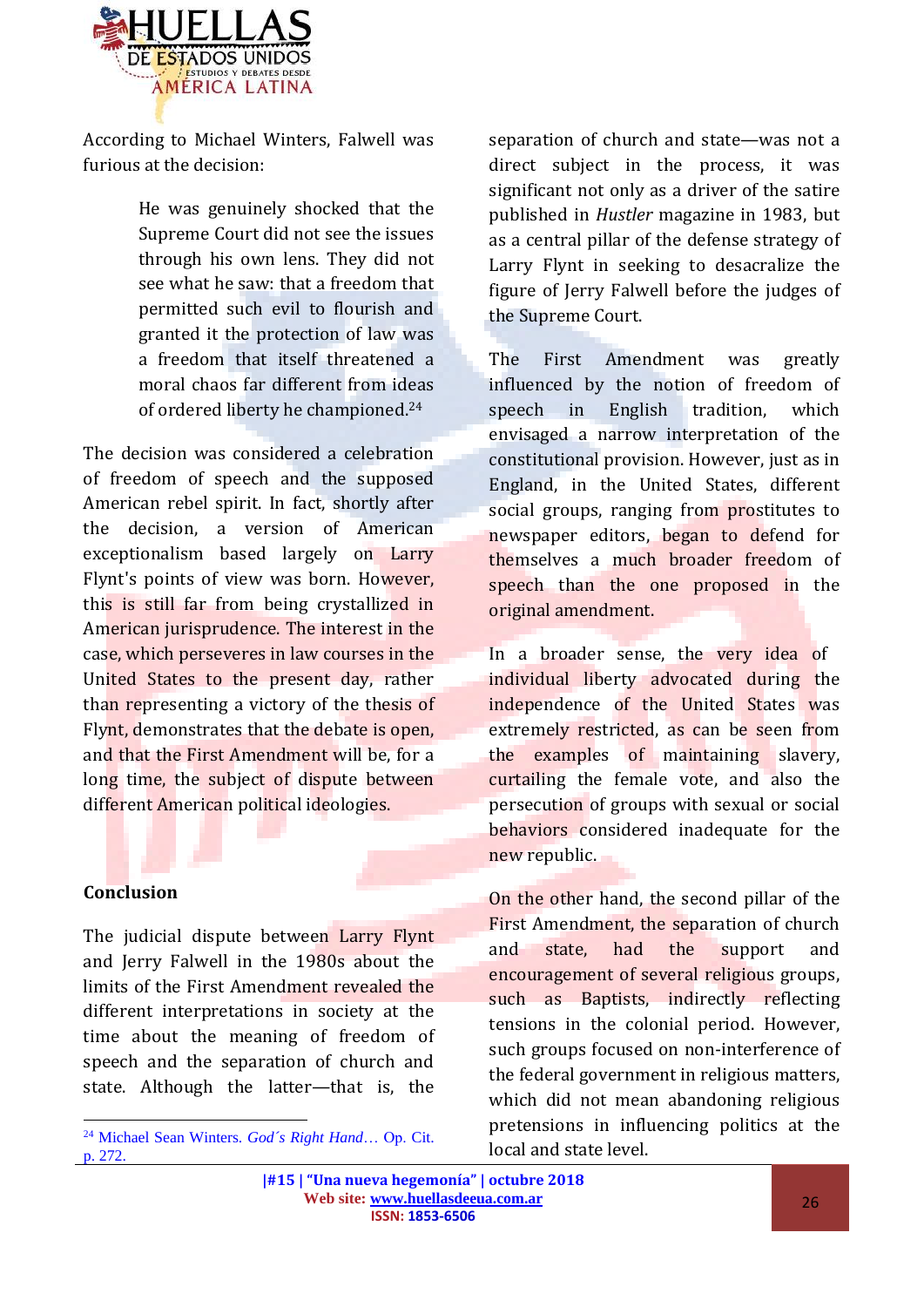![](_page_15_Picture_0.jpeg)

The characterization of this scenario is important because it translates a reality that is often misinterpreted by historiography, interpreting any restricted definition of freedom as a "deviation" from the original American proposal.

It is necessary, therefore, to take into account that different visions of individual freedom, freedom of speech and the press have coexisted (and still coexist) within that society, irrigating different political groups and generating social, political and legal tensions.

Through the analysis of the life trajectory of Larry Flynt and Jerry Falwell, the article tried to show how these tensions unfolded in the second half of the 20th century. In this sense, it was necessary to use different scales of analysis, extrapolating the macroinstitutional bias.

The consolidation of the religious figure of Jerry Falwell accompanied the federal judicialization of various social issues in the 1960s and 1970s, with important victories for progressive groups.

In the late 1970s, Jerry Falwell lead the Moral Majority to a defense of Christian collective morality against the idea of individual secular law and helped approximate conservative religious rhetoric with the neoliberal economic agenda of the Ronald Reagan government.

On the other hand, Larry Flynt's trajectory reveals how the popular tradition of unrestricted individual liberty and expression permeates some sectors of American society. Flynt developed his idea of freedom without any formal study but, rather, in coexistence with the most popular sectors of American progressive society.

His 1988 victory, which took place during the "conservative revolution" of the Reagan administration, indicates the need for a more complex view of the period, setting the boundaries of conservative reaction. Progressive groups persevered through the 1980s, and the moral agenda of Christian fundamentalists was not fully embraced by the Republican government, as we can see through the continuance of several progressive gains, especially the abortion law.

The social advances achieved and the current constitutional understanding of the First Amendment have not yet been set in stone. The story of the First Amendment is not an evolutionary story; it's the story of disputes between these different constitutional interpretations, of disputes between different ideological groups within society and, in the broad sense, of the history and destiny of the United States itself.